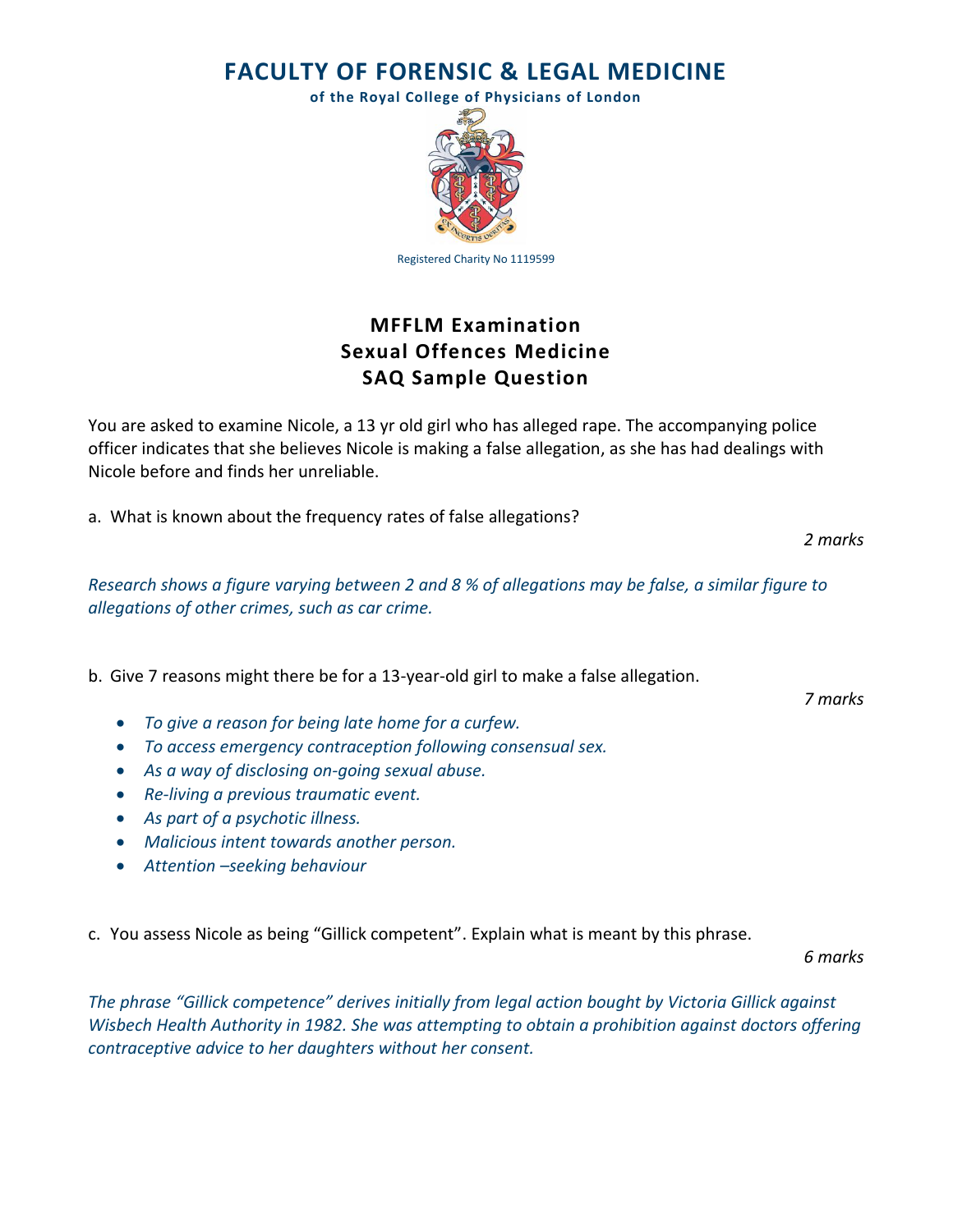*The concept of Gillick competence refers to the competence of someone below the legal age of maturity to consent to medical treatment.*

*It falls upon the doctor proposing a form of treatment to assess "Gillick competence".*

*In order to satisfy him/herself that a patient is Gillick competent, the doctor needs to be sure:*

- *a) the patient understands what is being proposed*
- *b) the patient can understand the benefits and risks of the proposed treatment*
- *c) the patient has the ability to weigh these in the balance and make a judgement*
- d. Explain what you understand by "Fraser guidelines".

*6 marks*

*Fraser guidelines apply specifically to the issue of contraceptive advice to a girl under the age of 16. They state that a doctor may provide contraceptive advice and treatment in these circumstances, provided that s/he is satisfied that:*

- *i. the girl understands the advice*
- *ii. she cannot be persuaded to inform her parents, or allow the doctor to inform them*
- *iii. she is very likely to continue to have sex with or without contraceptive treatment*
- *iv. her physical and/or mental health are likely to suffer if she does not receive contraceptive advice or treatment*
- *v. her best interests require that she has contraceptive advice and/or treatment without parental consent.*
- e. Nicole tells you that she was raped 3 days ago and that her last period was "about 2 weeks ago". What forms of emergency contraception are available for Nicole?

*3 marks*

- *i. Levonelle*
- *ii. Ella one*
- *iii. Fitting of IUCD*

f. How would you help Nicole decide the best methods for her?

*3 marks*

*Efficiency – as the unprotected sex was more than 48hours ago, Levonelle would be less efficient at preventing a pregnancy than `Ella one or an IUCD.*

*Acceptability- fitting an IUCD would involve a speculum examination and the insertion of the device, which Nicole might not be able to tolerate and might be more uncomfortable for her as she has not delivered a child.*

*Long term protection – if Nicole could tolerate an IUCD it would give her on-going contraception.*